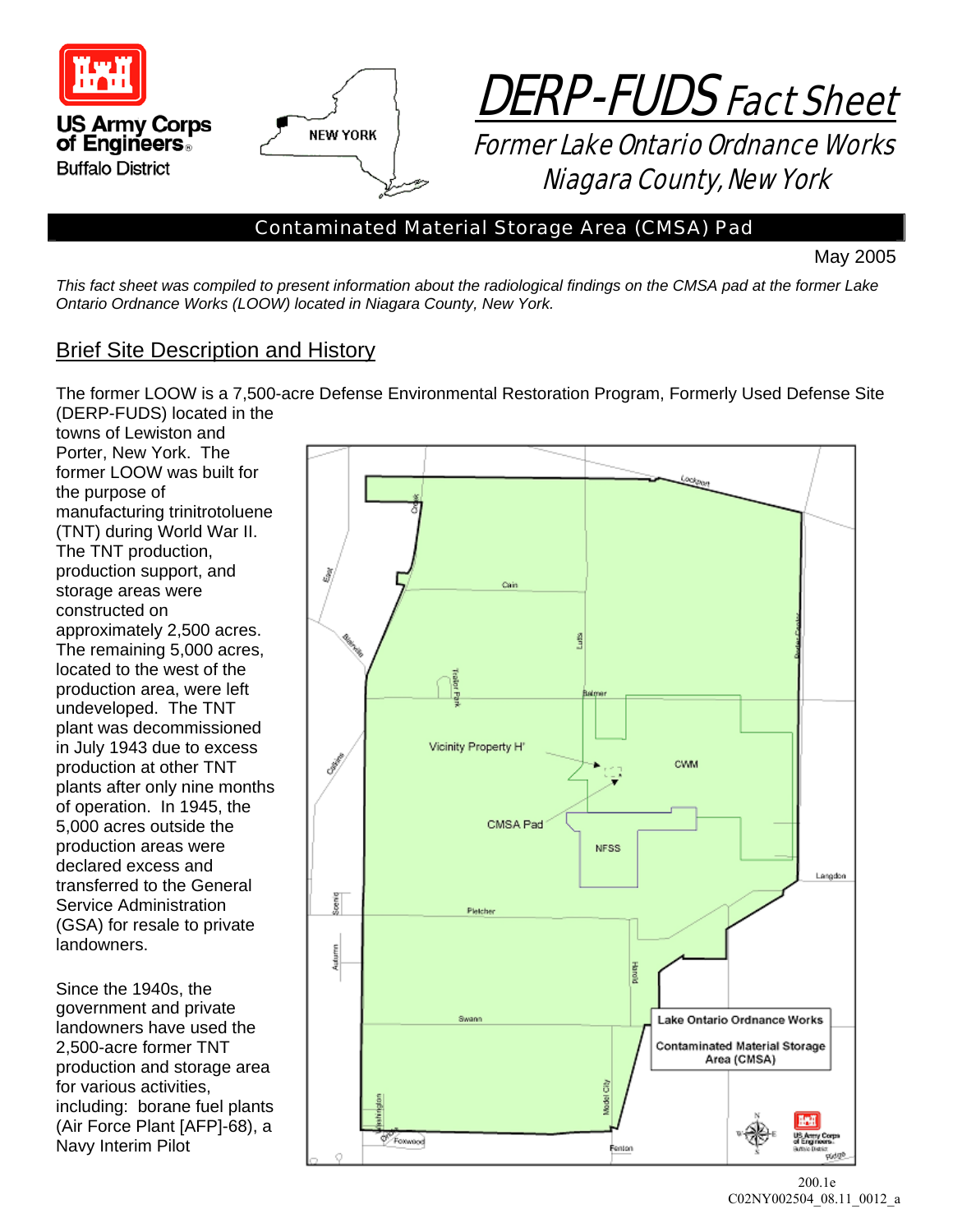Production Plan (IPPP), jet engine testing facilities (AFP-38), a Nike missile facility, chemical and radioactive waste storage facilities (Niagara Falls Storage Site [NFSS]), municipal and hazardous waste landfills, and the testing of experimental communications equipment. As Department of Defense (DOD) operations decreased, the property was sold. Environmental investigations have confirmed Department of Defense-related contamination in several areas. Current owners of the site include local and federal governments, residential and agricultural areas, and private corporations. The Manhattan Engineer District and its successor, the Atomic Energy Commission (AEC), have used portions of the former LOOW for storage of radioactive wastes from approximately 1944 to the present. These wastes were primarily residues from uranium processing operations. The wastes were consolidated onto a 191-acre portion of the site currently owned by the Department of Energy. This facility is known as the Niagara Falls Storage Site (NFSS), and is being addressed under the Formerly Utilized Sites Remedial Action Program (FUSRAP).

# CMSA Pad Description

The CMSA is a storage pad, consisting of compacted stone, that the Corps constructed in 2000 as part of a removal action of TNT contaminated pipelines, once used in the TNT production process. The CMSA pad purpose was to securely hold TNT-contaminated material awaiting disposal but has since become outdated and is no longer needed. In turn, the Corps began its scheduled removal of the CMSA at the beginning of November 2004.

The CMSA pad is located on the portion of the LOOW site that is currently owned by Chemical Waste Management, Inc. (CWM). The Corps has been working only under the DERP-FUDS program on this parcel to address chemical contamination (such as TNT) from historical Department of Defense activities. This property is also a former vicinity property (VP-H<sup>'</sup>) of the Niagara Falls Storage site, which was remediated for radiological contamination and certified closed by the Department of Energy in the early 1980s. Specifically, the site is located in the west - southwest portion of the CWM property, near the border with NFSS and property owned by the Town of Lewiston, also known as the former Wastewater Treatment Plant.

Due to it's location within the CWM fence line and security, and lack of current CWM operations, the CMSA pad does not pose a current threat to human health or the environment, as access to the area is restricted to the public.

# CMSA Pad Radiological Findings

Although the Corps, under the DERP-FUDS program, has no authority to characterize or remediate radiological material, monitoring is permitted for health, safety and disposal purposes<sup>1</sup>. As part of the health and safety monitoring during the CMSA pad excavation process, the



 $\overline{a}$ <sup>1</sup> Health and safety practices used on this program are the same stringent practices adhered to by the FUSRAP.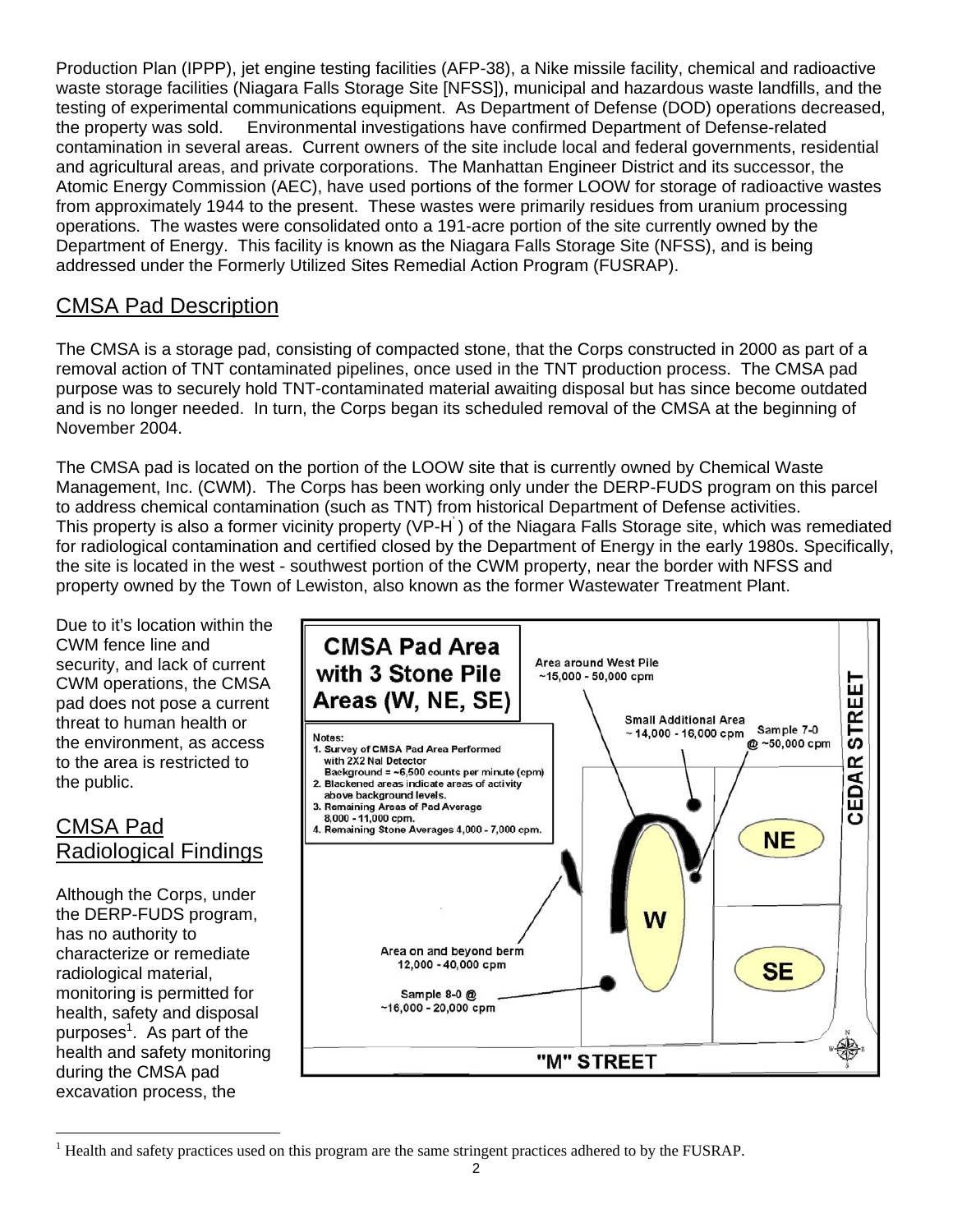Corps identified a small area, of subsurface soil below the former pad, exhibiting radiological readings above background. The gamma walkover, conducted with a 2x2 NaI detector, did not identify the need to adjust health and safety procedures<sup>2</sup> but some limited soil sampling was conducted for confirmatory purposes. Gamma walkover results can be found in the above figure.

In turn, two biased soil samples, labeled 7-0 and 8-0, were collected and confirmed the results of the gamma walkovers; health and safety practices were adequate. A third sample, labeled 6-0, was collected and analyzed as representative of radiologically un-impacted soil. Sample 6-0 and 7-0 were analyzed via gamma and alpha spectroscopy. Sample 8-0 was analyzed by gamma spectroscopy only. Soil sample results are summarized in the below table.

| <b>Sample</b>       | $Th-230$                             | $Th-232$ | <b>Ra-226</b> | <b>Total Uranium</b> |
|---------------------|--------------------------------------|----------|---------------|----------------------|
|                     | <i>Results in <math>pCi/g</math></i> |          |               |                      |
|                     |                                      |          |               |                      |
| <b>CMSA Pad 7-0</b> | 394                                  | 15       | 836           | 88.2                 |
|                     |                                      |          |               |                      |
| <b>CMSA Pad 8-0</b> | Not Reported                         | 1.1      | 16            | 46                   |
|                     |                                      |          |               |                      |
| <b>CMSA Pad 6-0</b> | 17                                   |          | 0.9           | 3.1                  |

#### **Sample descriptions:**

CMSA Pad 7-0 - Sample located on the Northeast side of the West stone pile. CMSA Pad 8-0 - Sample located on the Northwest side of the West stone pile CMSA Pad 6-0 - Sample is representative of radiologically unimpacted soils.

# **CMSA Pad Path Forward**

 $\overline{a}$ 

The removal of the CMSA pad is complete and the stone, comprising the CMSA pad, has been disposed, as approved by the Corps' technical team and the New York State Department of Environmental Conservation (NYSDEC). The former CMSA Pad area was covered with geotextile and backfilled with approximately 6 inches of backfill material.

In addition, the Corps has communicated radiological findings to the Department of Energy (DOE), as the CMSA pad is on a vicinity property of the Niagara Falls Storage site that was investigated and closed by the DOE in the 1980s.

 $2^2$  Based on the information collected to date and considering the low levels of radiological contamination, health and safety practices, administered under a Radiation Protection Plan, were adequate for this work. For example, the materials sampled at the CMSA pad were of a granular nature and integrated with the clay. Unless the pad was very dry when the initial development of the CMSA pad was performed, the potential for inhalation of these materials is minimal as they are not fine particulates.